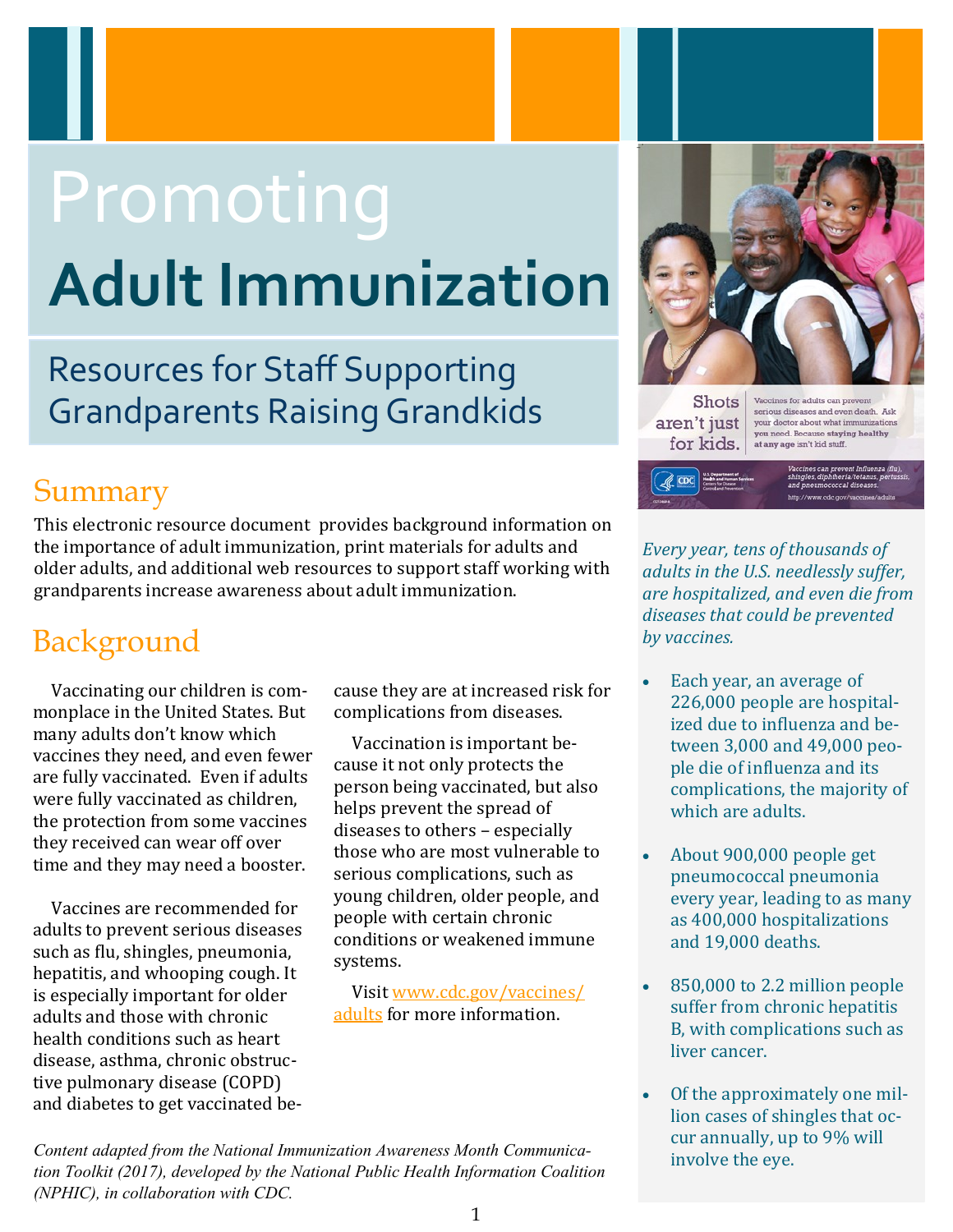# Immunization Resources for Grandparents Raising Grandkids

## **Print Materials**



The table below provides immunization promotion materials in different formats that staff can print and share with grandparents raising grandkids. The print materials are tailored to the general adult population and specific older adult groups. Messages promote multiple adult vaccines and specific adult vaccines such as the flu and shingles. Flyer print materials contain minimal text.

Click on the Language(s) hyperlinks to download the print materials.

| <b>Resource</b>                                                                  | <b>Format</b>               | Language(s)                              | <b>Source link</b>                |
|----------------------------------------------------------------------------------|-----------------------------|------------------------------------------|-----------------------------------|
| "3 Important Reasons For Adults to Get<br>Vaccinated"                            | 8.5x11 fact sheet (2 pages) | <b>English, Spanish</b>                  | <b>CDC</b>                        |
| "Vaccines for Adults: A pathway to<br>health"                                    | 3.5x8 brochure              | English, Russian,<br>Spanish, Vietnamese | <b>WA Department</b><br>of Health |
| "Shots aren't just for kids."                                                    | 9.08x11.58 flyer (1 page)   | English                                  | <b>CDC</b>                        |
| "Are You 6o or Older? Get immunized.<br>Protect yourself. Protect your family."  | 3.5x8 brochure              | <b>English</b>                           | <b>WA Department</b><br>of Health |
| "Older Adults Need Vaccines, Too!"                                               | 4x9 fact sheet (2 pages)    | <b>English, Spanish</b>                  | <b>HealthInsight</b>              |
| "If You Take Care of Kids, Protect Them<br>from Flu and Whooping Cough"          | 8.5x11 fact sheet (1 page)  | English, Russian,<br>Spanish, Vietnamese | <b>WA Department</b><br>of Health |
| "Grandparents: Protect Your Loved Ones<br><b>Against Flu and Whooping Cough"</b> | 8.5x11 fact sheet (1 page)  | English, Russian,<br>Spanish, Vietnamese | <b>WA Department</b><br>of Health |
| "By Protecting Myself I am Protecting<br>her." (Flu and $65$ and older)          | 8.5x11 flyer (1 page)       | <b>English Spanish</b>                   | <b>CDC</b>                        |
| "Shingles and the Shingles Vaccine" (60<br>and older)                            | 8.5x11 fact sheet (2 pages) | <b>English Spanish</b>                   | <b>CDC</b>                        |